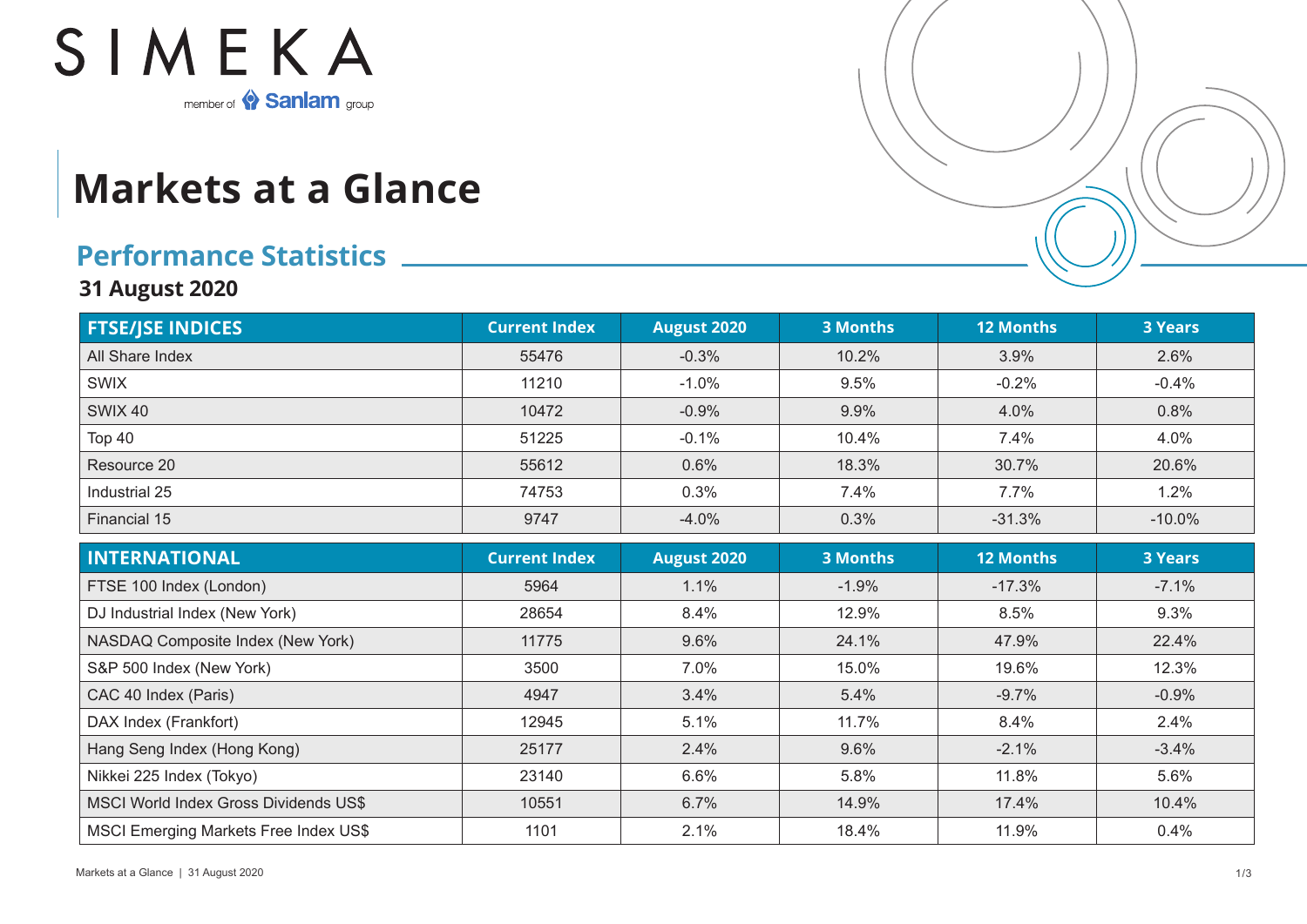| <b>FIXED INTEREST</b> | <b>August 2020</b> | 3 Months | <b>12 Months</b> | <b>3 Years</b> |
|-----------------------|--------------------|----------|------------------|----------------|
| <b>ALBI</b>           | 0.9%               | 0.3%     | 4.2%             | 7.7%           |
| <b>STeFI</b>          | 0.4%               | .3%      | 6.4%             | 7.0%           |
|                       |                    |          |                  |                |
| <b>INFLATION</b>      | <b>August 2020</b> | 3 Months | <b>12 Months</b> | <b>3 Years</b> |
| <b>CPI</b>            | 1.3%               | 1.2%     | 3.2%             | 4.1%           |

Note: Inflation figures have a one month lag period.

| <b>EXCHANGE RATES</b>    | <b>31 August 2020</b> | 31 July 2020       | 31 May 2020        | <b>31 August 2019</b> | <b>31 August 2017</b> |
|--------------------------|-----------------------|--------------------|--------------------|-----------------------|-----------------------|
| ZAR/US\$                 | R <sub>16.94</sub>    | R <sub>17.06</sub> | R <sub>17.54</sub> | R <sub>15.19</sub>    | R13.01                |
| ZAR/EUR                  | R <sub>20.22</sub>    | R <sub>20.11</sub> | R <sub>19.48</sub> | R <sub>16.69</sub>    | R <sub>15.48</sub>    |
| ZAR/GBP                  | R22.64                | R22.34             | R21.67             | R <sub>18.46</sub>    | R <sub>16.81</sub>    |
| <b>COMMODITIES</b>       | <b>31 August 2020</b> | 31 July 2020       | 31 May 2020        | <b>31 August 2019</b> | <b>31 August 2017</b> |
| Gold US\$/oz             | \$1,957.35            | \$1,964.90         | \$1,728.70         | \$1,528.40            | \$1,311.75            |
| Platinum US\$/oz         | \$930.00              | \$905.00           | \$825.00           | \$939.00              | \$986.00              |
| Oil (Brent) US\$/barrel  | \$45.28               | \$43.52            | \$37.84            | \$58.93               | \$52.86               |
| <b>INTEREST RATES</b>    | <b>31 August 2020</b> | 31 July 2020       | 31 May 2020        | <b>31 August 2019</b> | <b>31 August 2017</b> |
| SA REPO RATE             | 3.50%                 | 3.50%              | 3.75%              | 6.50%                 | 6.75%                 |
| <b>ECB INTEREST RATE</b> | $0.00\%$              | $0.00\%$           | $0.00\%$           | $0.00\%$              | $0.00\%$              |
| US FEDERAL RATE          | 0.25%                 | 0.25%              | 0.25%              | 2.25%                 | 1.25%                 |

Note: Information stated as at the date indicated.